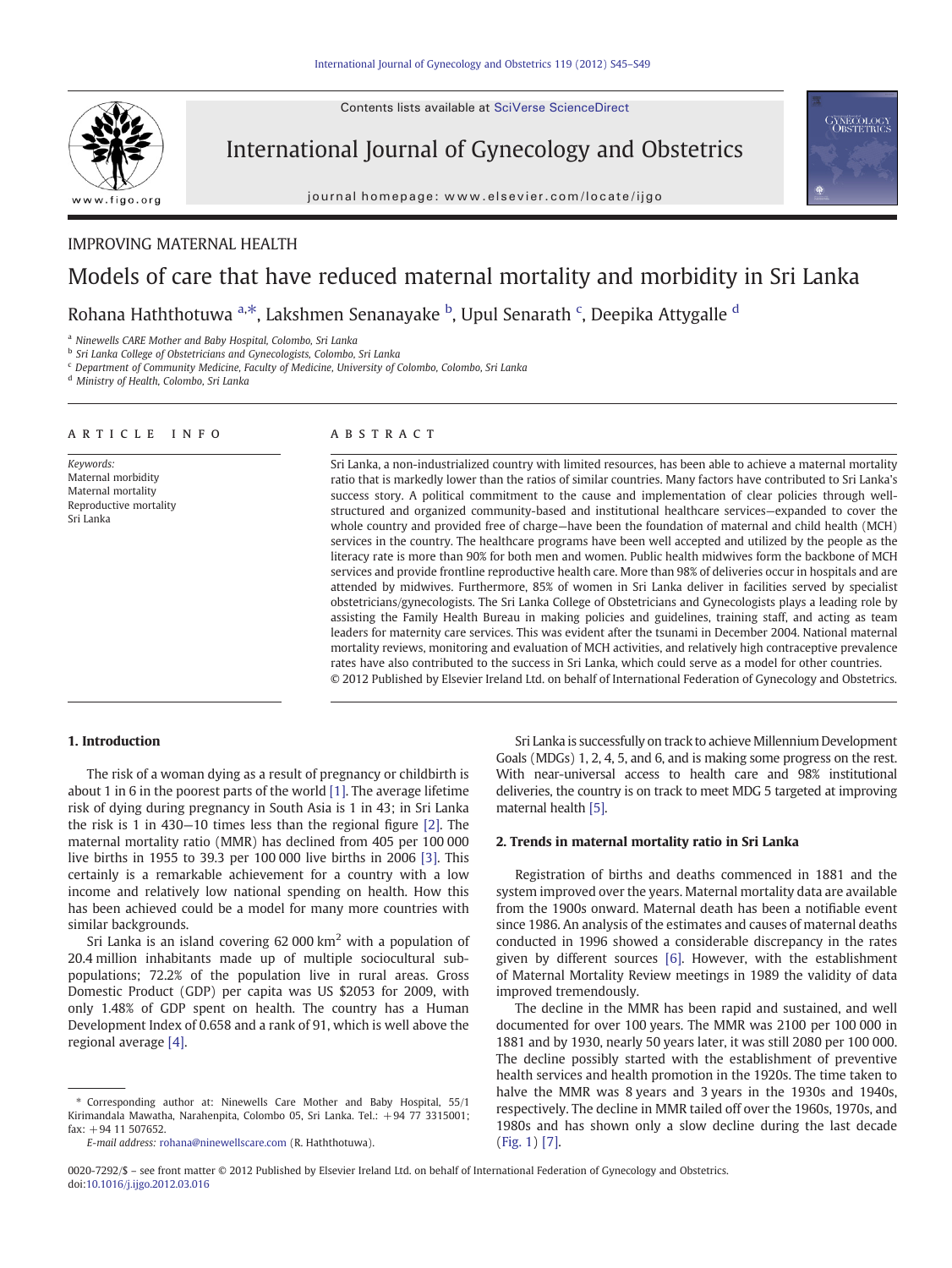<span id="page-1-0"></span>

Fig. 1. Maternal mortality ratio in Sri Lanka, 1930–2005.

The peak MMR in 1934 shown in Fig. 1 was due to the major malaria epidemic that affected every third person in the country and killed 80 000 people [\[8\].](#page-4-0) The control of malaria and the correction of coexisting anemia possibly resulted in a sweeping reduction in the MMR [\[9\].](#page-4-0) Deaths due to hypertensive disease and sepsis—two causes that are associated throughout the world with lack of access to skilled birth attendance—declined dramatically during the 1940s [\[10\]](#page-4-0). Thereafter the reduction was due to greater access to maternity care and its utilization, and later the contribution due to the introduction of Comprehensive Emergency Obstetric Care (CEmOC).

#### 3. Factors contributing to successful reduction of the maternal mortality ratio

Long-term state commitment to the provision of public services and the implementation of well-directed policies and strategies have had an impact at differing phases of the decline in maternal mortality [\[9,11\].](#page-4-0) Many health- and nonhealth-related factors, along with development of a healthcare system to reach the most remote and rural areas, have contributed to the successful reduction in maternal mortality.

#### 3.1. Health system and delivery of maternity care

One of the earliest landmarks in maternity care services was the establishment of a dedicated maternity "lying-in" hospital—the De Soysa Maternity Hospital in Colombo—in 1897. Health prevention and promotion activities began in an organized way in the form of health units in 1926, and were expanded to cover the entire country by 1952. By 1983 a health unit served a smaller population of about 60 000. Each unit came under the responsibility of a medical officer of health, with assistance from public health nursing sisters, public health inspectors, and public health midwives, and served as a link to the institutional health services [\[12\]](#page-4-0).

This expansion of field-based services through the health unit system was accompanied by improvement of institutional health facilities [\[13\].](#page-4-0) Establishment of a network of institutions—ranging from Teaching Hospitals at the highest level to Rural Hospitals and Maternity Homes at the lowest—contributed remarkably to the decline in the MMR. The number of hospitals with delivery facilities throughout the island has increased from 112 in 1931 to 521 at present, 65 of which provide CEmOC facilities; the rest provide basic delivery facilities with skilled birth attendance [\[12,14\].](#page-4-0)

Facilities available at institutions were improved with access to specialized services in the higher-level hospitals, which served as referral centers [\[11\].](#page-4-0) According to the Demographic and Health Survey 2006–2007, 98% of the births during the preceding 5 years took place in institutions (84% of which were in hospitals with specialist obstetricians), while 2% of the births were home deliveries [\[15\]](#page-4-0). Overall, the rate of skilled birth attendance at delivery was reported as 98%, with a ratio of richest to poorest of 1 for the period 2000–2009 [\[16\].](#page-4-0) Fig. 2 illustrates that skilled assistance at delivery had a dramatic impact on reducing the MMR. The partogram was introduced by the Sri Lanka College of Obstetricians and Gynecologists (SLCOG) in 1998, along with training of labor room staff; it is now used countrywide and has improved the quality of intrapartum care and reduced its complications.

Sri Lanka has achieved a rate of availability of Emergency Obstetric Care (EmOC) facilities of 1.7 per 500 000 population, which is above the recommended standard of 1 per 500 000 [\[17\]](#page-4-0). The government's policy of providing free health services to the public has enabled everyone to have access to maternity services and institutional care. Although not a constitutional guarantee, a free health service has been one of the strongest factors contributing to the improved reproductive health of women, particularly maternal health [\[18\].](#page-4-0)

#### 3.2. Prenatal care

The first prenatal clinic was established in Sri Lanka in 1926. Since then the service has been provided by health units and field healthcare providers, led by the medical officer of health, with referrals made to a specialist hospital clinic when indicated. There is also opportunity for mothers to access specialist hospital prenatal clinics directly or access the services of a specialist as a private patient. This ease of accessibility has resulted in most mothers being seen by a specialist before



Fig. 2. Maternal mortality ratio and trained assistance at delivery 1945–1995.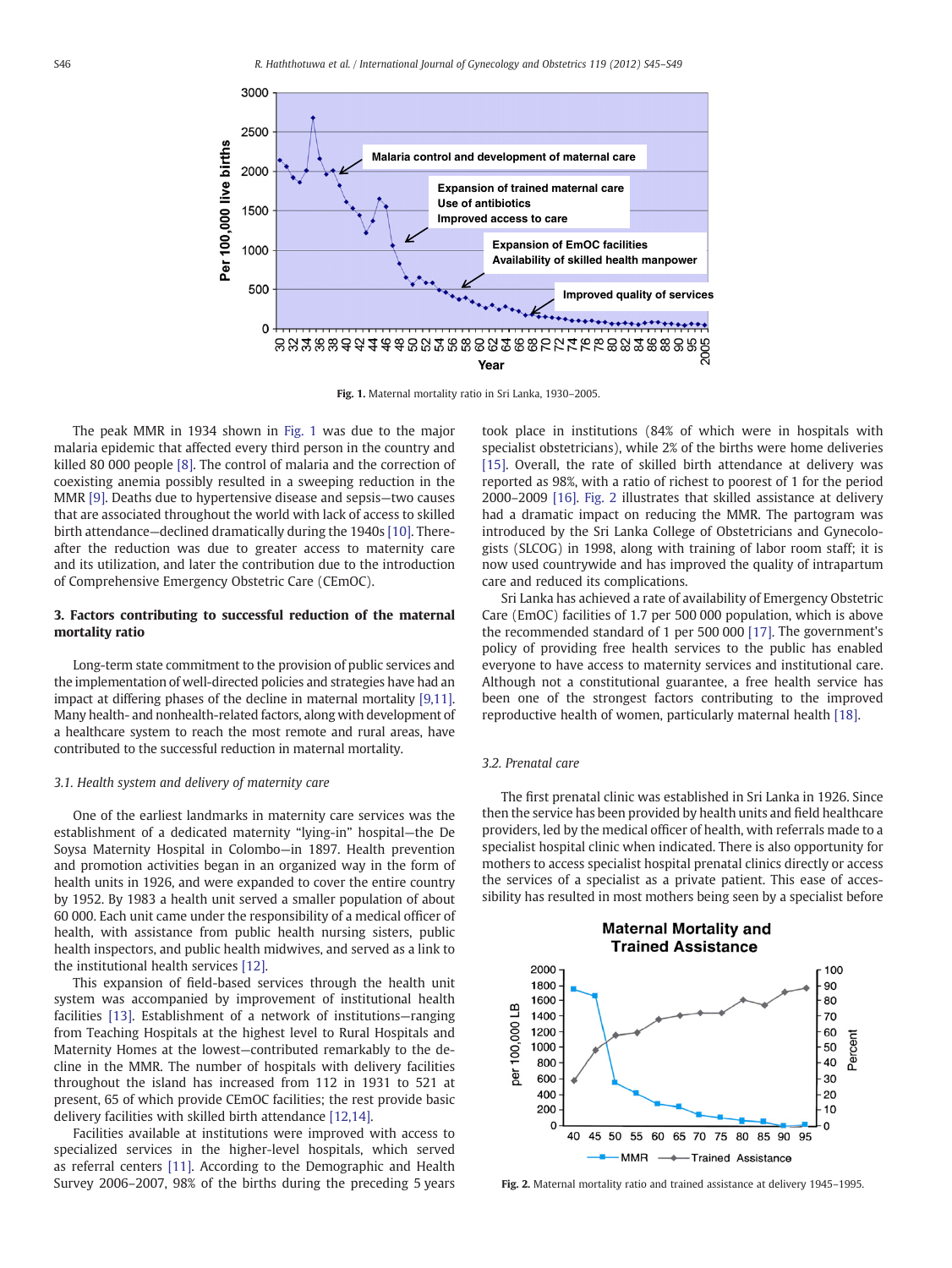delivery. It has also resulted in overutilization of the higher-level hospitals [\[7\]](#page-4-0). In 2007, 89% of mothers were registered by midwives before the 12th week of pregnancy and were directed to prenatal clinics [\[3\].](#page-4-0) Approximately 51% of mothers had 9–15 prenatal visits. Improved prenatal care has resulted in early detection of pregnancy complications and has helped encourage and direct mothers to deliver in institutions.

#### 3.3. Public health midwives

Public health midwives have been the frontline workers in bringing about the reduction in maternal mortality. A strong and continued effort was made to replace traditional birth attendants with trained public health midwives [\[11,12\].](#page-4-0) These midwives are from the community, are trained over a period of 18 months, and look after a population of 3000–5000. Every household is covered by a public health midwife. These midwives are responsible for delivering maternity care directly to women by registering eligible couples, and providing prenatal care, domiciliary maternal care, and postnatal care with family planning. In the early years, utilizing professional assistance in the form of trained midwives for home deliveries was a crucial element that initiated the decline in maternal mortality. This was supported by the development of an institutional structure for maternity care and a referral network of specialist obstetric services. The field health services and institutional health services provided by the state have been integrated and delivered with equal emphasis and free of charge. In 1968 the Family Health Bureau was established in the Ministry of Health to coordinate and implement MCH and family planning activities [\[3\].](#page-4-0)

#### 3.4. Family planning services

Family planning activities in Sri Lanka were started in 1953 by a nongovernmental organization—the Family Planning Association—but became integrated into the MCH program of the Ministry of Health as a national program. Although there was stiff opposition to family planning services initially, this gradually subsided. The Demographic and Health Surveys recorded a steady increase in contraceptive prevalence rate, from 55% in 1987 to 70% in 2006–2007 [\[15,19\]](#page-4-0), which correlate with the declining trend in MMR [\[7,9,11\].](#page-4-0)

#### 3.5. Training of different categories of healthcare providers

Training in maternity care for midwives and nurses is provided by the training institutions under the Ministry of Health. The Postgraduate Institute of Medicine [\[20\]](#page-4-0) was established in 1976, and local postgraduate degrees, including obstetrics and gynecology, were granted full recognition by the government in 1980. With the implementation of these training programs, skilled attendance and specialist care have improved over the years, resulting in better patient care (Table 1) [\[21\].](#page-4-0)

#### 3.6. Maternal death review

The annual maternal death reviews have served as a surveillance system of maternal deaths occurring throughout the country. At the national level, all maternal deaths are reviewed annually by the Family Health Bureau in collaboration with the SLCOG [\[7,11\].](#page-4-0) Maternal deaths that occur up to 1 year after delivery are included. The review findings are analyzed according to the "3 delays model" [\[22\]](#page-4-0) and necessary actions are recommended and implemented. This is a state-driven process involving collaboration with professional organizations via a participatory approach. The reviews are conducted at national and subnational level and look at the total care provided, at field and institutional level, as a fact-finding exercise. This exercise, while reviewing the gaps in provision of care, utilizes information gathered to identify health system failures and implement corrective measures.

#### Table 1

Development of government-employed birth attendants, Sri Lanka, 1930–1995.

| Year | Live births<br>per government<br>midwife | Population<br>(000, 000)<br>per 1000<br>government<br>doctors | Government<br>nurses per<br>government<br>doctor | Specialist obstetricians<br>in government hospitals<br>per 100 000 live births |
|------|------------------------------------------|---------------------------------------------------------------|--------------------------------------------------|--------------------------------------------------------------------------------|
| 1930 | 405                                      | 15.4                                                          | NA                                               | <b>NA</b>                                                                      |
| 1935 | 219                                      | NA                                                            | NA                                               | <b>NA</b>                                                                      |
| 1940 | NA                                       | 14.8                                                          | NA                                               | <b>NA</b>                                                                      |
| 1945 | 186                                      | NA                                                            | NA                                               | <b>NA</b>                                                                      |
| 1950 | 163                                      | 11.4                                                          | 1.7                                              | <b>NA</b>                                                                      |
| 1955 | 157                                      | 9.2                                                           | 2.3                                              | <b>NA</b>                                                                      |
| 1960 | 143                                      | 8.4                                                           | 2.8                                              | NA                                                                             |
| 1965 | <b>NA</b>                                | 7.5                                                           | 2.4                                              | <b>NA</b>                                                                      |
| 1970 | <b>NA</b>                                | 6.5                                                           | 2.9                                              | NA                                                                             |
| 1975 | <b>NA</b>                                | 6.4                                                           | 2.7                                              | <b>NA</b>                                                                      |
| 1980 | 125                                      | 7.2                                                           | 3.3                                              | 14.0                                                                           |
| 1985 | 85                                       | 7.4                                                           | 3.8                                              | 15.0                                                                           |
| 1990 | 68                                       | 7.0                                                           | 2.7                                              | 20.0                                                                           |
| 1995 | 51                                       | 4.0                                                           | 2.9                                              | 23.0                                                                           |

Abbreviation: NA, not available.

Source: Pathmanathan et al. [\[21\].](#page-4-0) Reproduced with permission from The World Bank.

This process has generated a sense of responsibility and accountability among all categories of maternity service providers.

#### 3.7. Educational reforms

Introduction of compulsory education and provision of a free education system had a long-term beneficial effect on the health status at national level, especially for the health of mothers and children [\[11\]](#page-4-0). The literacy rates are high, particularly among young people, reaching 97% for males and 99% for females [\[16\].](#page-4-0) Empowerment of women and female education are key factors that have influenced women to utilize health services and follow the advice given. This has contributed significantly to the decline in the MMR.

#### 3.8. Improved access to health care

Sri Lanka is in a geographically advantageous position in relation to its neighbours. Development of roads and transport and the availability of low-cost transport modalities such as auto rickshaws (known as three-wheelers) both in urban and rural areas have enhanced the accessibility of health facilities within a short time.

Between 1948 and 1950, the national ambulance fleet was increased from 12 to 67 ambulances. All provincial hospitals had between 3 and 5 ambulances each, as did major district hospitals and those in more remote areas [\[23\]](#page-4-0).

#### 3.9. Role of international organizations

International organizations have assisted the government's efforts, primarily via capacity building and system development through the existing government infrastructure. This has ensured implementation of the national policy related to MCH in a uniform manner, institutionalizing key components of reproductive health care and ensuring sustainability.

#### 3.10. The Sri Lanka College of Obstetricians and Gynecologists

The SLCOG was established in 1953 as the Obstetrical and Gynecological Association of Sri Lanka. One of its primary aims was to reduce maternal mortality. Over the years the SLCOG has worked closely with the Ministry of Health in an advisory capacity to direct, support, and implement many programs, including use of the partogram, safe motherhood, and prevention of unsafe abortion. Development of national guidelines and training modules has been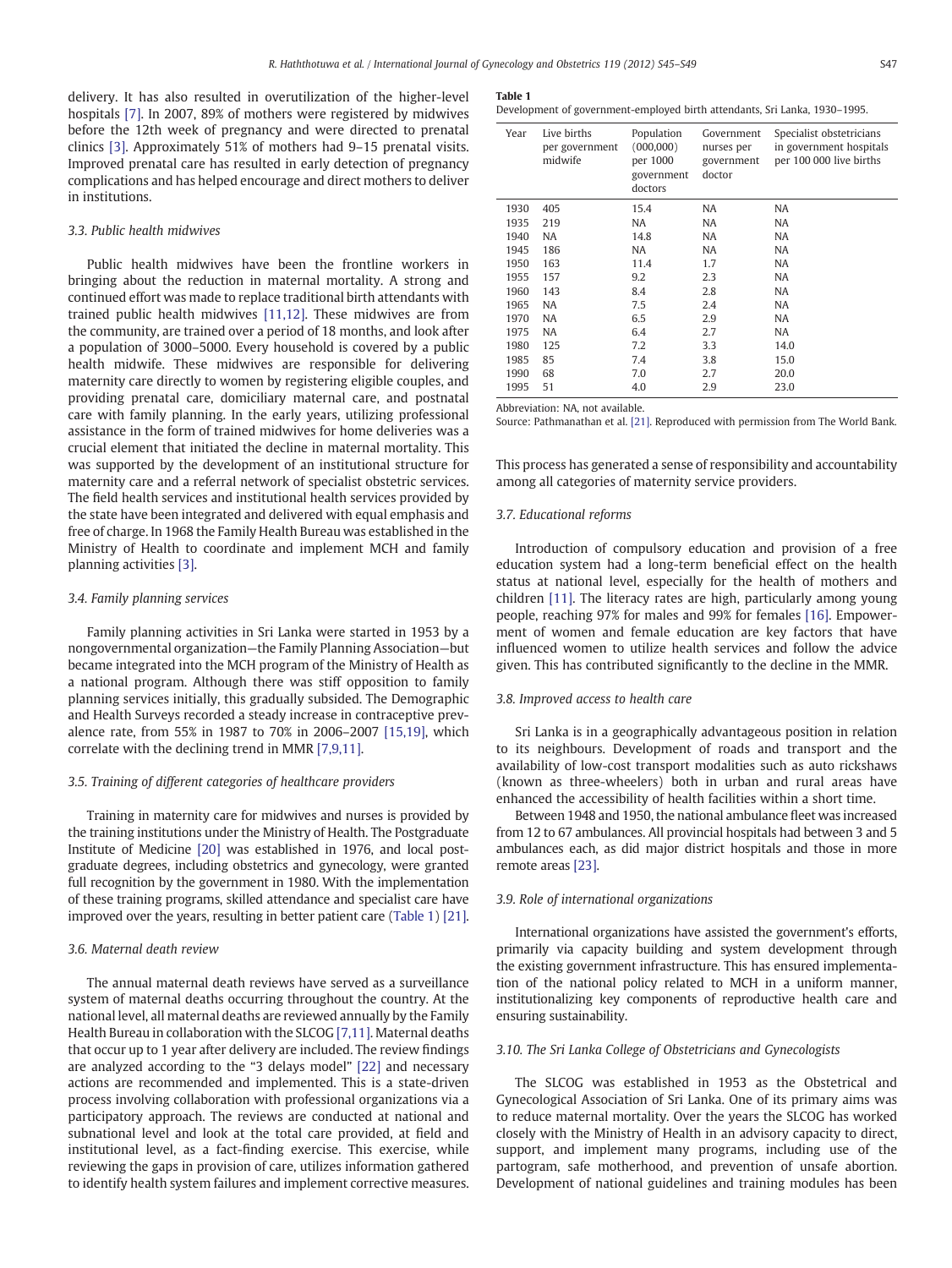<span id="page-3-0"></span>

Fig. 3. Differences in maternal deaths by district, 2001–2008.

done with the collaboration of the Ministry of Health. The SLCOG participates in the capacity building of healthcare workers and in postgraduate education, and assists the government in maintaining standards of maternity care. Members of the College are team leaders for the provision of maternity care services.

The SLCOG, along with the Ministry of Health, took a leading role in reducing maternal mortality and morbidity in the areas affected by the tsunami in 2004, and in troubled areas affected by the armed conflict that had lasted for more than 30 years in the north and east of Sri Lanka, and in the estate sector that consists of tea and rubber plantations in the hills of Sri Lanka.

#### 3.11. Improving quality of care

To ensure quality of care, a close supervision and monitoring system has been implemented at institutional and field level. In addition, an in-built auditing and evaluation system is in place. There are monthly perinatal and maternal death audits. Furthermore, staff have to maintain various registers to ensure accountability.

National clinical guidelines have been developed by the Ministry of Health, with assistance from the SLCOG, and disseminated throughout the health institutions. The maternal and newborn care system has been evaluated intermittently through internal and external reviews [\[7\].](#page-4-0)

Incentives such as subsidized postgraduate education, promotions in job, scholarships and fellowships for education, study tours, and regular in-service training programs have been implemented to encourage staff and promote opportunities in remote areas.

#### 4. Challenges faced by Sri Lanka in sustaining the declining trends

At present there is considerable disparity in the MMR between districts and when compared with the national figure. However, the differences between districts have narrowed over time (Fig. 3) [\[24\].](#page-4-0) Health-related factors, as well as nonhealth-related factors such as political, socioeconomic, and cultural determinants, influence these differences. It should be noted that the causes of maternal deaths do not vary greatly between the districts. Accessibility of EmOC services must be improved in every district so that the recommended standards are met.

Addressing unmet need for family planning, increasing awareness of possible complications resulting from septic abortions, and strengthening post-abortion care are some compelling challenges. According to

the global survey on maternal and perinatal health 2007–2008, the rate of cesarean delivery is increasing and 31% of institutional deliveries are performed by cesarean [\[25\].](#page-4-0) This scenario will result in increased utilization of limited resources, post-surgical complications, and an increased risk of reproductive morbidity and mortality in subsequent pregnancies, and has to be addressed.

#### 5. The way forward for Sri Lanka

Although Sri Lanka is on target to achieve MDG 5 and the risk of maternal death is 1 in 430, it is prudent to recognize that this risk is nearly 10 times higher than for women in high-income countries.

The value of maternal death reviews should be enhanced by changing the process to a confidential inquiry, as in the UK, by establishing a suitable authority to conduct the investigation and disseminate the findings. Undertaking these reviews confidentially will enable sensitive, crucial information to be collected to improve quality of care. Formal inquiry into severe obstetric morbidities would also contribute to improve services [\[25\].](#page-4-0)

Future measures that require focus include equitable distribution of physical and human resources, improved and timely access to EmOC for every woman who experiences a complication, refocusing of services to improve quality of care, creating awareness of the process of motherhood, and promoting the concept of planned pregnancy.

#### 6. Conclusion

Factors including free education, a high literacy rate, free health services, and more than 98% of deliveries occurring in hospitals have helped Sri Lanka achieve a low maternal mortality ratio with limited resources.

#### Conflict of interest

The authors have no conflicts of interest to declare.

#### References

- [1] Ronsmans C, Graham WJ. Maternal mortality: who, when, where, and why. Lancet 2006;368(9542):1189–200.
- [2] Hanson C. Documentation for Data on Maternal Mortality Historical information compiled for 14 countries (up to 200 years). Sweden, Stockholm: The Gapminder